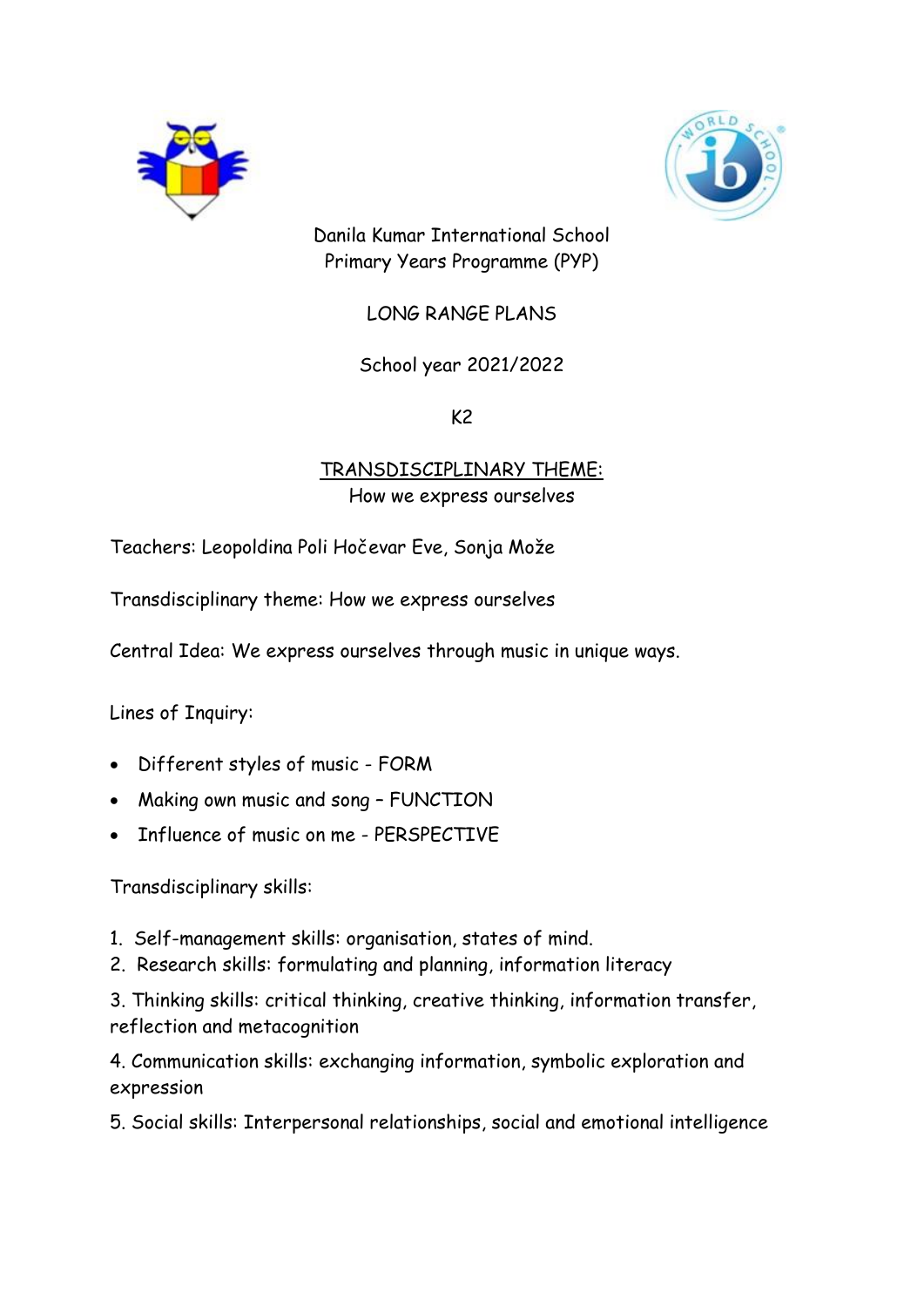LEARNER PROFILE – risk-takers, communicators, inquirers

# **Taught within the Unit of Inquiry – learning through language (English)**

# WRITTEN LANGUAGE

## READING

- begin to show an awareness and understanding of sound-symbol relationships
- recognise and name some of the letters of the alphabet and their sounds
- begin to match spoken words to simple familiar written words

## **WRTTTNG**

- attempt to use familiar letters and/or sounds to write a message
- developing skills in which precision in delicate muscle systems is required
- write letters and high frequency used words and give them meaning

# ORAL LANGUAGE

## LISTENING

- begin to listen effectively in order to retell, sequence and describe past events
- listen effectively in order to follow instructions
- distinguish between sounds they hear in their immediate environment
- show an awareness of rhythm

## **SPEAKING**

- ask questions and start to give appropriate answers
- use appropriate word order in simple sentences
- gain information and express their thoughts, feelings and opinion

# VISUAL LANGUAGE

## VIEWING AND PRESENTING

- demonstrate basic computer skills
- use verbal and non-verbal responses to a variety of media
- begin to make connections between real and animated objects

# **Taught within the Unit of Inquiry – learning through mathematics**

## NUMBER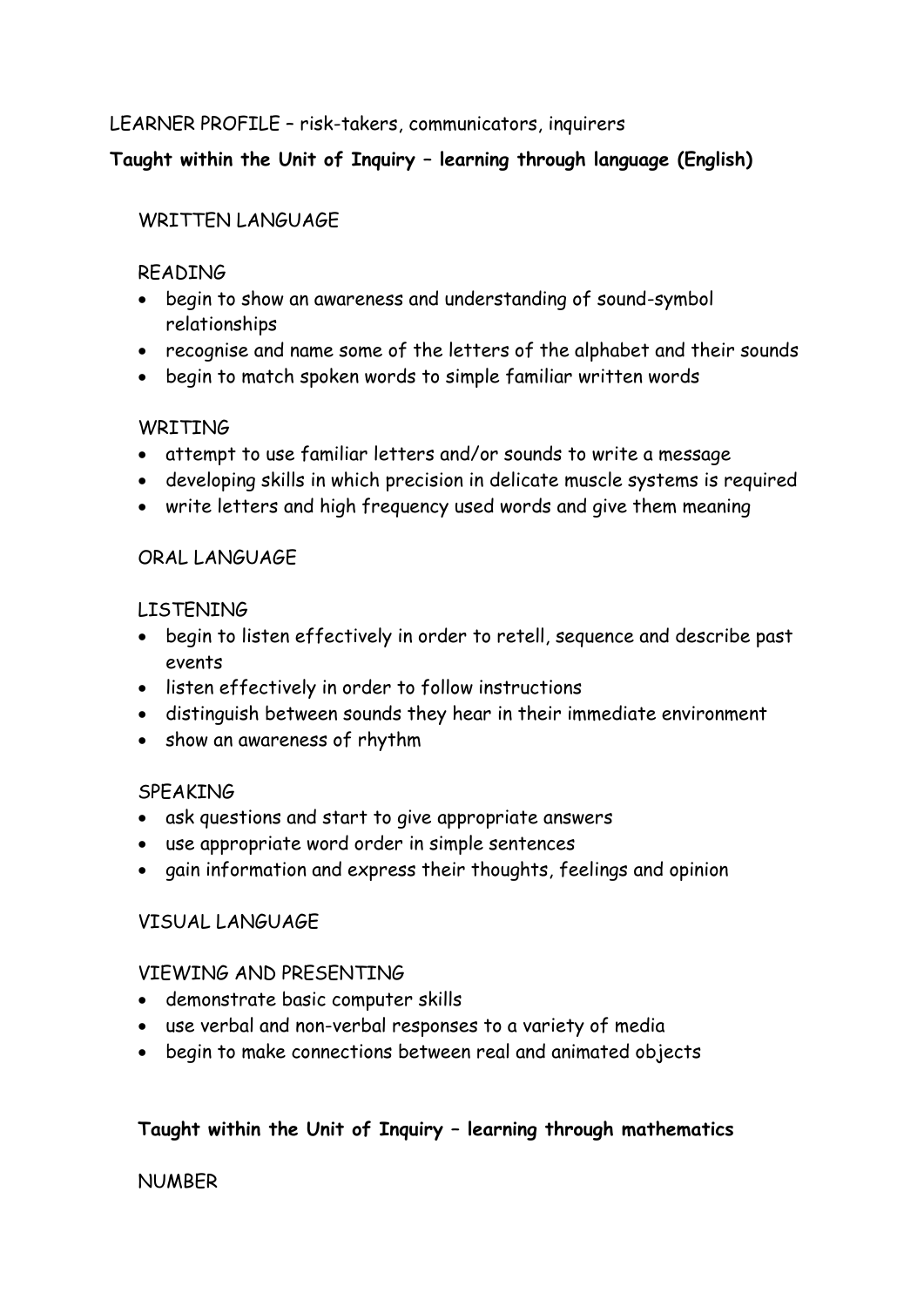- connect number names and numerals to the quantities they represent.
- count to determine the number of objects in a set
- use simple fraction names in real-life situations.

#### DATA HANDLING

represent information through pictographs and tally marks

#### MEASUREMENT

- identify, describe and sequence events in their daily routine, for example, before, after, bedtime, story time, today, tomorrow

describe observations about events and objects in real-life situations

### PATTERN AND FUNCTION

 describe patterns in various ways, for example, using words, drawings, symbols, materials, actions, numbers.

### SHAPE AND SPACE

sort, describe and compare 3D shapes

#### **Taught within the Unit of Inquiry – learning through drama**

#### **CREATING**

- work individually or in groups with confidence.

#### RESPONDING

- respond to live performances, stories and plays from other times and/or places
- talk about ideas and feelings in response to dramatic performances

## **Taught within the Unit of Inquiry – learning through dance**

#### CREATING

- move freely through the space to show levels of low, medium and high and change of direction
- use stimulus materials to extend the body and enhance body movements such as streamers, scarves, props and costumes

#### RESPONDING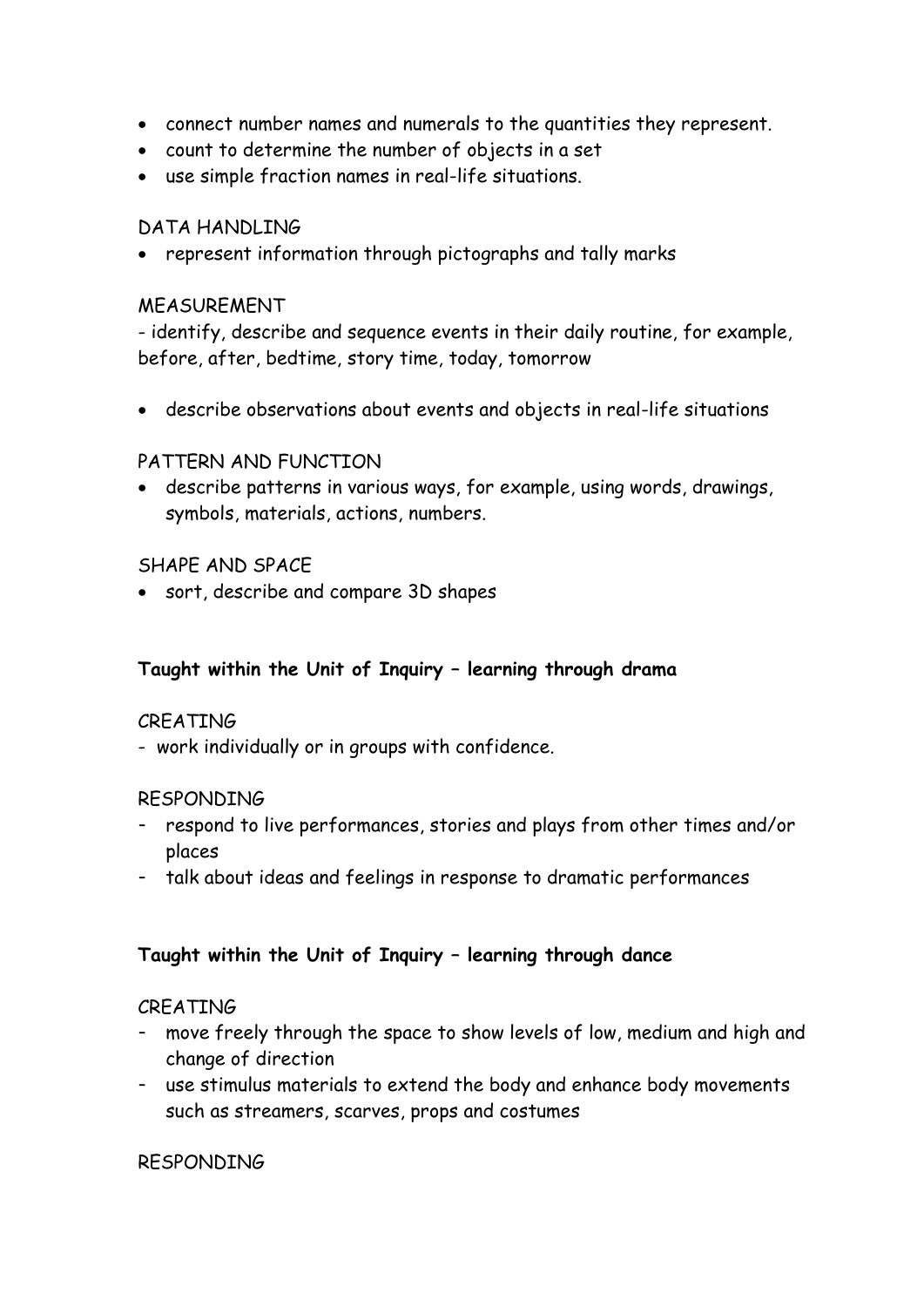- show curiosity about live and recorded dance performances
- describe the ideas and feelings communicated through body movements
- reflect on artistic processes in dance achievements and how to incorporate new ideas into future work
- recognise how dance can be used to express and understand our inner thoughts and our understanding of the world around us.

### **Taught within the Unit of Inquiry – learning through visual arts**

### CREATIVE

- use their imagination and experiences to inform their art making
- engage with and enjoy a variety of visual arts experiences
- select tools, materials and process for specific purposes

#### RESPONDING

- describe what they notice about artwork
- observation of different artwork within our school and commenting them

### **Taught within the Unit of Inquiry – learning through music**

#### CREATING

- use the voice and body to create musical patterns
- explore sound as a means of expressing imaginative ideas
- participate in performing and creating music both individually and collectively
- create their own basic musical instruments.

#### RESPONDING

- bring music from home to share
- describe the differences in music
- distinguish the sounds of different instruments in music
- express their responses to music in multiple ways (drawings, games, songs, dance, oral discussion)

## **Taught as subject specific – inquiry into personal, social and physical education**